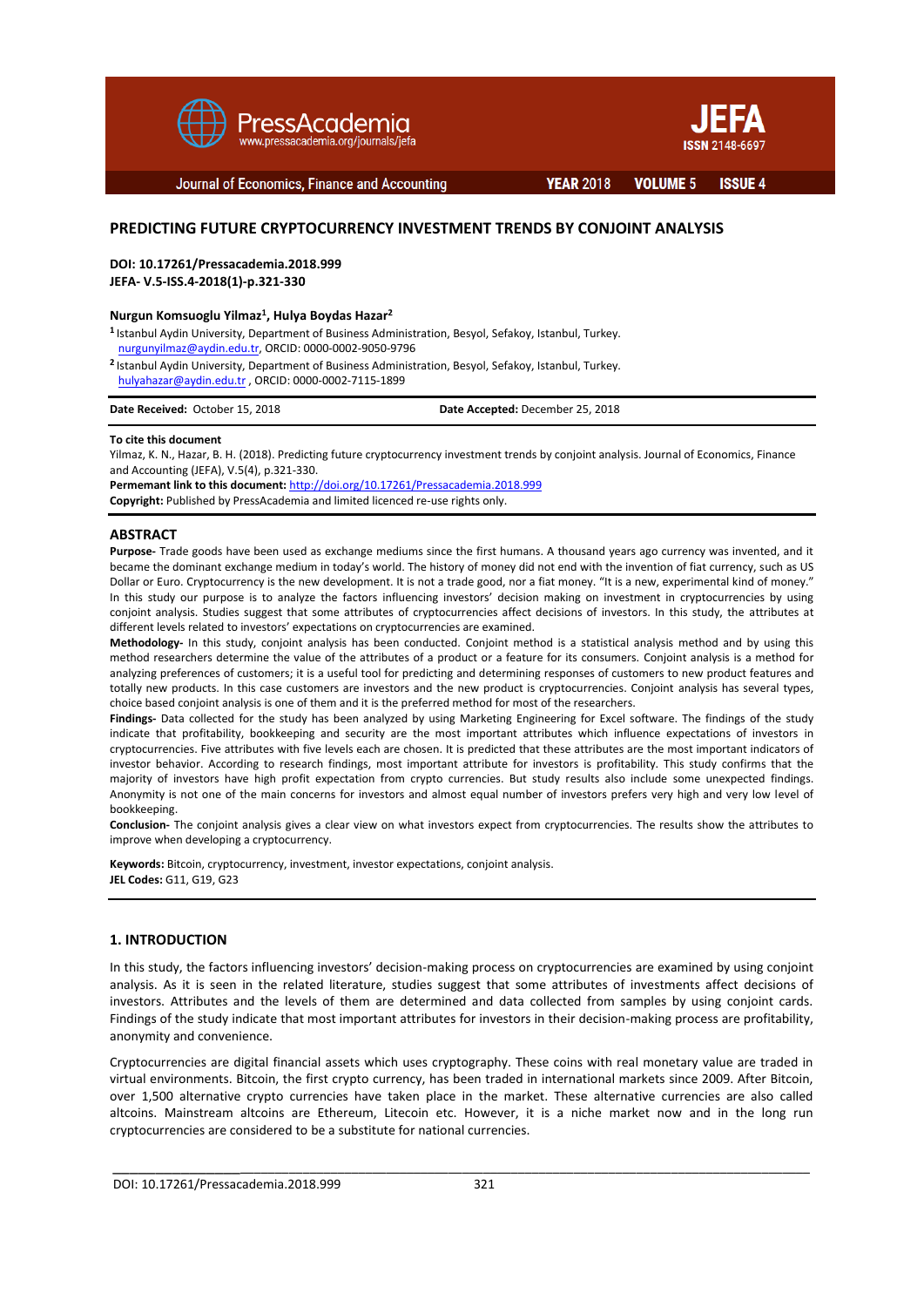Blockchain technology has been used in creating cryptocurrencies. Simply blockchain technology is a record list. These records are named as blocks and these blocks are interlinked one by one by using cryptographic methods. Both bitcoin and altcoins use blockchain technology in their design.

In this research it is examined cryptocurrencies to determine their attributes which has an effect on investor decision making process. Five factors chosen for this study are profitability, convenience, anonymity, security and bookkeeping. For each of these attributes, attribute levels have been determined. By using conjoint analysis, these attributes and their levels have been analyzed.

## **2. LITERATURE REVIEW**

## **2.1. Defining Cryptocurrencies**

Trade goods have been used as exchange mediums since the first humans. A thousand years ago currency was invented, and it became the dominant exchange medium in today's world. The history of money did not end with the invention of fiat currency, such as US Dollar or Euro. Cryptocurrency is the new development. It is not a trade good, nor a fiat money. "It is a new, experimental kind of money." (Dourado & Brito, 2014).

A cryptocurrency is considered as an asset which digitally uses strong cryptography. It is constructed to function as a medium of exchange. Its creation is controlled by the network in which it operates, to secure the transactional flow, as well as to control the creation of additional units of the currency. (Chohan, 2017, Wikipedia, 2018). Cryptocurrencies, like Bitcoin and the other similar altcoins, use blockchain protocols. Blockchain platform provides a mechanism for a distributed network consisted of computational nodes to periodically agree on a set of new transactions and the interest for the protocol signifies its attributes like security, anonymity and data integrity. (Yli-Huumo, Ko, Choi, Park, & Smolander, 2016).

Cryptocurrencies have a complex nature. They have many attributes to discover. The complex structure of cryptocurrencies has not been fully investigated yet (Phillip, Chan, & Peiris, 2018). Decentralization is one of the key features of cryptocurrencies. The birth of Bitcoin not only led to a new digitalization movement in the payments sector, but also a new type of innovative technology based on decentralized digital currencies (Glaser & Bezzenberger, 2015). One other key feature of cryptocurrencies is immutability. Immutability (Puthal, Malik, Mohanty, Kougianos, & Das, 2018) means that transactions are immutable (unchangeable) and public. Trustless is one other key factor and it symbolizes that none of the players in the blockchain must trust anyone or any authority in order for the network to function.

## **2.2. Types of Cryptocurrencies**

Bitcoin was launched in 2009 and has been the market leader since. It is a purely peer-to-peer version of electronic cash which would allow online payments to be sent directly from one party to another without going through a financial institution (Nakamoto, 2008). It is considered as the first cryptocurrency which uses the blockchain technology. After bitcoin, many types of altcoins and crypto-tokens were created. Some of them survived to date.

Bitcoin runs on a decentralized open-source network. Attributes of the network seem disruptive, yet these attributes are the cause of its popularity (Sompolinsky & Zohar, 2013). Bitcoin is considered to be the most successful cryptographic currency in history. Total value of existing bitcoins reached billions of dollars within two years of its launch in 2009 despite all of its faults in its system design (Bonneau et al., 2015).

After Bitcoin's launch in 2009, many alternative types of cryptocurrencies aka altcoins have emerged in the market. With all these types of altcoins claiming to offer many different and distinctive features to investors, it is becoming increasingly hard for investors to assess the potential of each altcoin (Ong, Lee, Li, & Chuen, 2015). The word altcoin refers all cryptocurrencies other than bitcoin. And the term altcoin stands for alternative coin or alternative to bitcoin. Bitcoin is the market leader because it is the first one to be widely traded not because it emerged after competing with others. With so many cryptocurrencies in the market, some of them are catching up the popularity of bitcoin (Iwamura, Kitamura, & Matsumoto, 2014).

The cryptocurrency market showed a steady growth and was over \$100 billion market capitalization by June 2017. This marks an increasing importance of cryptocurrencies to the financial world. Bitcoin and altcoins compete to increase their market share. Between March 2013 and December 2014, the market value of Bitcoin increased four times and altcoins twelve times. Meanwhile, Bitcoin's market share reduced from 95% to 84% (White, 2015). Current market share of Bitcoin is about 47.6 % and descending. This means that the total market share of altcoins is more than 50 % in 2018. Since the market of altcoins is increasing rapidly, it is possible to say that in the near future Bitcoin will not dominate the whole cryptocurrency market.

\_\_\_\_\_\_\_\_\_\_\_\_\_\_\_\_\_\_\_\_\_\_\_\_\_\_\_\_\_\_\_\_\_\_\_\_\_\_\_\_\_\_\_\_\_\_\_\_\_\_\_\_\_\_\_\_\_\_\_\_\_\_\_\_\_\_\_\_\_\_\_\_\_\_\_\_\_\_\_\_\_\_\_\_\_\_\_\_\_\_\_\_\_\_\_\_\_

Some mainstream altcoins are described as follows: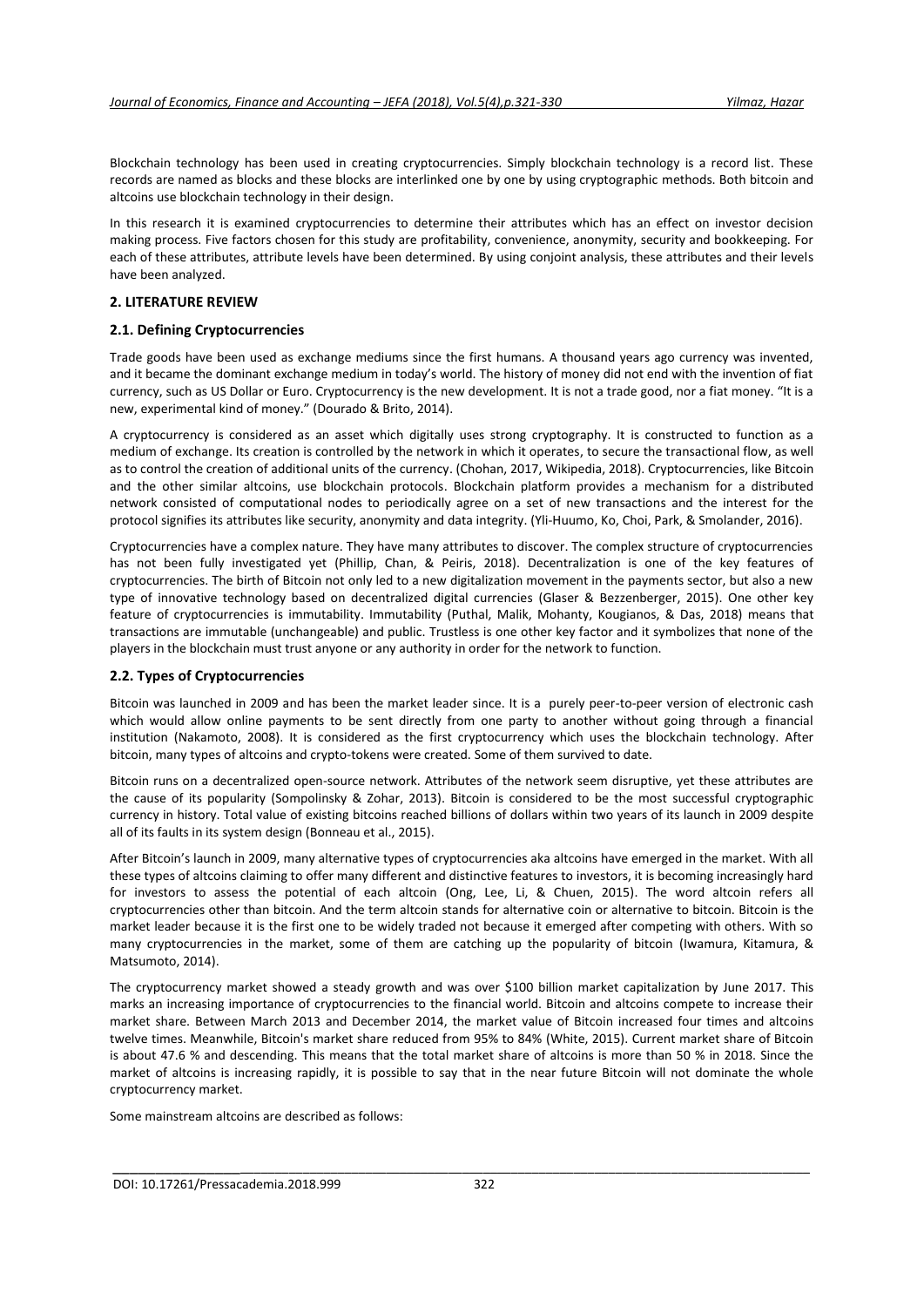- **Ethereum:** Ethereum is the second most popular platform among cryptocurrencies. It is created by Joseph Lubin. Its strength comes from the fact that it is possible to write application programs which runs on the Ether network. Therefore, the possibility of using the platform to program for all the needs is infinite. According to hacked.com (2018) Ethereum may lead the cryptocurrency market and get more market share than Bitcoin in near future. With its 21 billion \$ market cap Ethereum is the 2<sup>nd</sup> largest coin in the market.
- **Ripple:** Ripple can be considered as a cryptocurrency and a digital payment system. It is introduced in 2012 by Chris Larsen, a technology entrepreneur. XRP, Ripple's currency component, has mathematical modeling very much like Bitcoin. With its more than 21 billion \$ market cap, XRP is now 3<sup>rd</sup> largest coin in the market.
- **Bitcoin Cash:** Bitcoin Cash, as a sub-currency of bitcoin has more than 10 billion \$ market cap and is in the 4<sup>th</sup> place in the market.
- **Stellar:** Stellar defines itself as a platform that connects banks, payments systems, and people (Stellar.org, 2018). Stellar is a crypto currency based on the protocol of Ripple. Other than Ripple, Stellar's goal is being in developing markets and other well-shaped financial structures (Stellar News, 2018). With its more than 5 billion \$ market cap, Stellar is now 5rd largest coin in the market.
- **EOS:** EOS is a blockchain platform for the development of decentralized applications, like Ethereum in function (What is EOS, 2018). With its more than 5.1 billion \$ market cap, EOS is now 6<sup>th</sup> largest coin in the market.
- **Litecoin:** Litecoin seems to be one of the leading competitors of Bitcoin. A lot of computer power is required for Bitcoin mining. On the other hand, Litecoin can be etched with a normal desktop computer. With its more than 3 billion \$ market cap, Litecoin is now 7<sup>th</sup> largest coin in the market.
- **Mintchip:** MintChip is the Canada's cryptocurrency and is created by a government agency. It is supported by Canadian dollars. This situation is highly unusual for a cryptocurrency. Cryptocurrencies are decentralized digital currencies, i.e. they are not backed nor regulated by any authority.

Most studies are focused on Bitcoin and a few others. The system as a whole has not been comprehensively analyzed (Elbahrawy, Alessandretti, Kandler, Pastor-Satorras, & Baronchelli, 2017). For most types of cryptocurrencies there are no studies in literature. Some preliminary studies covers Ethereum (Atzei, Bartoletti, & Cimoli, 2017; Aung & Tantidham, 2018; Buterin, 2014; Corbet, Lucey, & Yarovaya, 2018; Iansiti et al., 2017; Pustišek & Kos, 2018; Wood, 2014) and a few studies on Ripple (Leising & Robinson, 2018; Schwartz, Youngs, & Britto, 2014). These studies are mostly focusing on the cryptocurrencies' technical structure.

# **2.3. Investing in Cryptocurrencies**

Investors' attention is shifting towards cryptocurrencies and many investors started to include such currencies in their portfolios. As a result, cryptocurrencies are the new investment instruments (Lee, Guo, & Wang, 2018). They are virtual alternative assets for investors' portfolio which are not regulated by authorities (Jiang & Liang, 2016). Not being regulated by authorities sometimes mean that these investment alternatives are less vulnerable against financial crises.

Despite their increased popularity, many features and theoretical foundations of cryptocurrencies are not comprehensively understood by the investors (Chohan, 2017). Therefore, many investors shy away even though there is an appetite for cryptocurrency investment. Investments in this area are expected to grow as common knowledge increases in such coins. People's interest in them increases day by day. Many people want to become a cryptocurrency investor. These investors can be categorized into two main categories: miners and traders.

- Miners run algorithms using computers and sometimes use specialized devices to find a coin. Once a legitimate coin is found, it is recorded into the blockchain ledger. The miner is the first owner of the coin. In some networks, a fee is paid to the miner when a transaction is made using the coin.
- Traders purchase existing coins. They keep these coins for investment purposes or use them to buy and sell goods and services. Usually, traders use online wallets or exchanges to perform such activities.

# **3. DATA AND METHODOLOGY**

This study is constructed based on the preliminary study of Komşuoğlu Yılmaz and Boydaş Hazar (2018) which is presented in the proceedings book of Istanbul Finance Congress, 2018. In this study, conjoint analysis has been conducted. Conjoint method is a statistical analysis method and by using this method researchers determine the value of the attributes of a product or a feature for its consumers. Conjoint analysis is a method for analyzing preferences of customers; it is a useful tool for predicting and determining responses of customers to new product features and totally new products.

In conjoint analysis, main principles are (1) segmenting an asset into its attributes and (2) choosing preference levels for each of these attributes of the chosen asset. In this study five attributes have been determined. These attributes are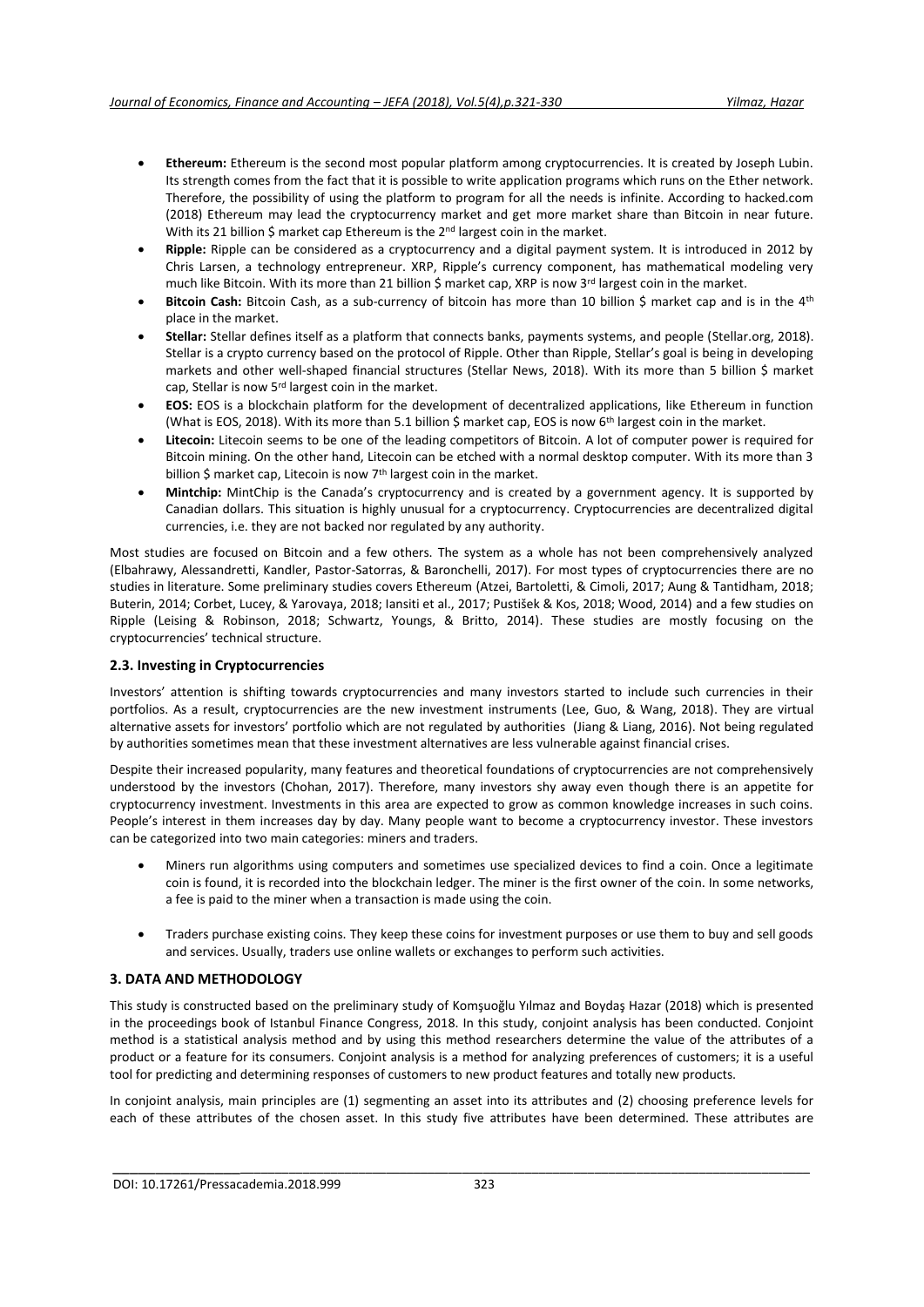profitability, convenience, anonymity, security and bookkeeping. After determining attributes, possible levels of each attributes have been determined.

These attributes and their levels determined for the study can be seen in Table 1 below:

#### **Table 1: Attributes and Levels**

| <b>Attributes</b>  | Levels     |                                 |                |                                |                |
|--------------------|------------|---------------------------------|----------------|--------------------------------|----------------|
| Profitability      | Very high  | High                            | Moderate       | Low                            | Break-even     |
| Convenience        | Very easy  | Easy                            | Moderate       | <b>Difficult</b>               | Very difficult |
| Anonymity          | Anonymity  | Pseudonymity<br>with difficulty | Pseudonymity   | Linkability with<br>difficulty | Linkability    |
| <b>Security</b>    | Impossible | High                            | Moderate       | Low                            | Easy           |
| <b>Bookkeeping</b> | All clear  | Manageable                      | Some confusion | Inadequate standards           | Inapplicable   |

### **Profitability**

In this study attribute "profitability" is related to how much the investor wants to gain on the investment. The amount that the investor profits, is the difference between the current market price and the investor's purchase price of the cryptocurrency. The gap between the market and the purchase price determines the level of profitability. If this gap is larger, the profitability is higher.

The explanation on attribute "profitability" and its related levels can be seen in Table 2 below:

### **Table 2: Definition of Attribute "Profitability" and its Levels**

| <b>Attribute</b> |                                                                                                                                                                             |                                                                                                                                                                   | Levels                                                                                                                                                                                                                                                                   |                                                                                                                      |                                                                                                                                                 |
|------------------|-----------------------------------------------------------------------------------------------------------------------------------------------------------------------------|-------------------------------------------------------------------------------------------------------------------------------------------------------------------|--------------------------------------------------------------------------------------------------------------------------------------------------------------------------------------------------------------------------------------------------------------------------|----------------------------------------------------------------------------------------------------------------------|-------------------------------------------------------------------------------------------------------------------------------------------------|
| Profitability    | Very High:<br>The investor<br>wants returns<br>very high<br>compared to<br>other investment<br>opportunities at<br>all times. Even a<br>slight drop in<br>earnings will not | High:<br>The investor<br>expects high<br>returns compared<br>to other<br>investment<br>possibilities but<br>accepts some<br>losses as long as<br>the value of the | Moderate:<br>The investor expects slightly<br>high returns compared to<br>other investment<br>possibilities over a period of<br>time. The value of the<br>cryptocurrency is expected<br>to decline at certain times,<br>but it is expected to recover<br>over some time. | Low:<br>The earnings<br>do not have<br>to beat<br>alternative<br>investments<br>as long as<br>there is some<br>gain. | Break-Even:<br>The investor<br>does not<br>initially<br>require high<br>earnings. He<br>would be<br>satisfied as<br>long as he<br>does not lose |
|                  | be tolerated.                                                                                                                                                               | cryptocurrency<br>recovers quickly.                                                                                                                               |                                                                                                                                                                                                                                                                          |                                                                                                                      | money.                                                                                                                                          |

#### **Convenience**

In this study attribute convenience is related to how easy it is to exchange fiat currency to coins, and vice versa. Fiat currency is money which is backed by a legal government. US Dollars, Euros are fiat currency examples. Investors have to exchange their fiat money to purchase cryptocurrencies. If they want to get out of the cryptocurrency market, they have to sell their coins for fiat money. If investors frequently need to exchange fiat currency and coins, they need to conveniently find exchanges which would carry this transaction.

The explanation on attribute "convenience" and its related levels can be seen in Table 3 below:

## **Table 3: Definition of Attribute "Convenience" and its Levels**

| <b>Attribute</b> |                                                                                                                  |                                                                      | Levels                                                                                                                                           |                                                                                 |                                                                       |
|------------------|------------------------------------------------------------------------------------------------------------------|----------------------------------------------------------------------|--------------------------------------------------------------------------------------------------------------------------------------------------|---------------------------------------------------------------------------------|-----------------------------------------------------------------------|
| Convenience      | Very easy:                                                                                                       | Easy:                                                                | Moderate:                                                                                                                                        | Difficult:                                                                      | Very difficult:                                                       |
|                  | The investor is                                                                                                  | It is                                                                | Online exchanges are not                                                                                                                         | The investor                                                                    | The investor                                                          |
|                  | able to reach<br>online exchange<br>services and<br>confidently trade<br>his fiat currency<br>for digital money. | relatively<br>easy for<br>the<br>investor to<br>do this<br>exchange. | readily available to the<br>investor due to trust<br>issues and/or difficulties<br>in depositing his fiat<br>money to the exchange's<br>account. | finds it difficult to<br>deposit fiat<br>money to the<br>exchange's<br>account. | finds it very<br>difficult to open<br>an account with<br>an exchange. |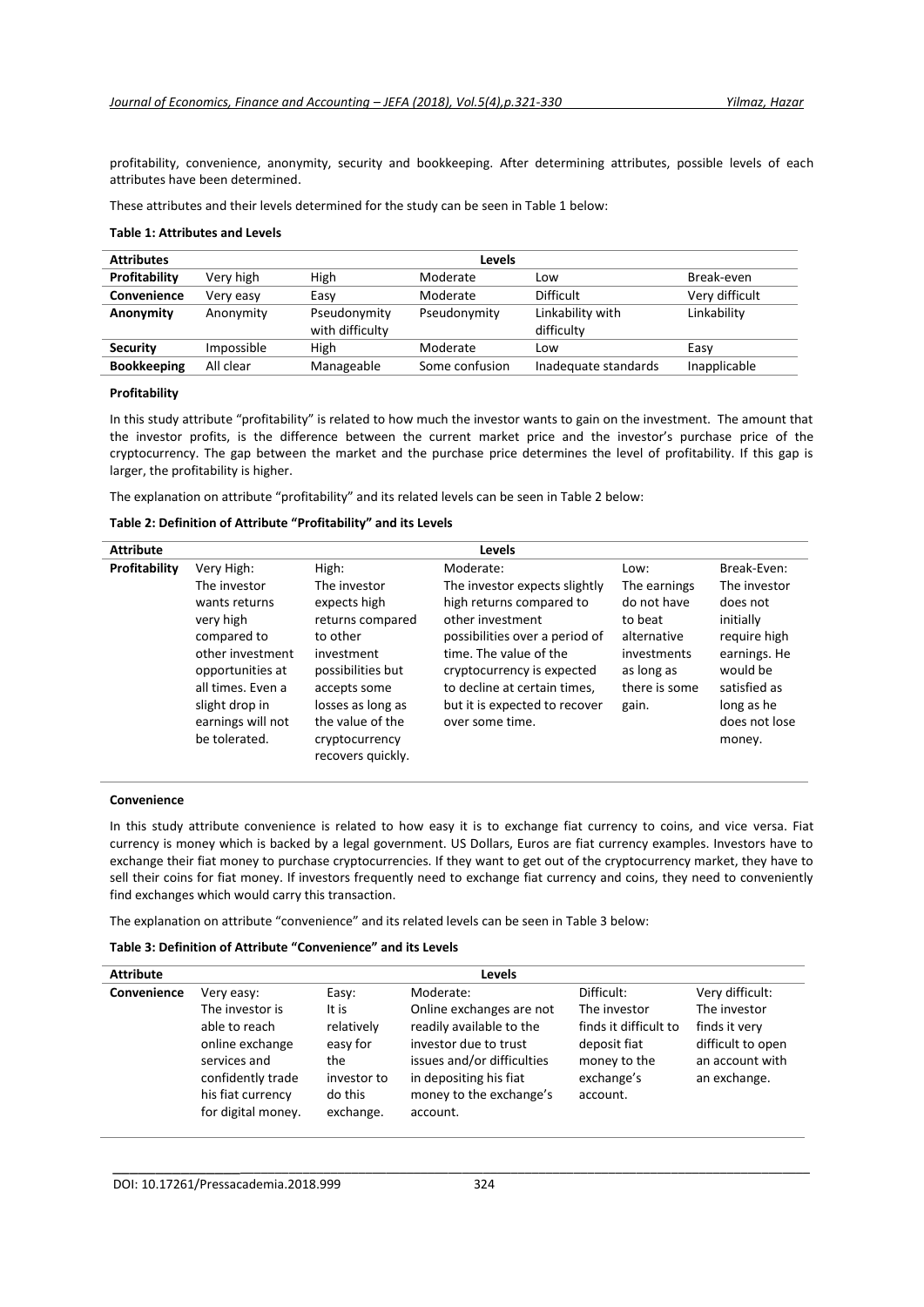#### **Anonymity**

In this study attribute "anonymity" is related to how much the investor wants to keep his cryptocurrency transactions private. Anonymity refers to the concept of unlinkability (Pfitzman and Hansen, 2005) of coins to transactions and to real world identities. If the investor's public key is linked to transactions with which he signs those transactions but not to his real-world name, it is called pseudonymity. If the investor wants to keep his real-world name and his transactions with his coins secret, then it is safe to say that anonymity is important to him. If the investor does not object to the fact that public may relate the coins to the transactions as long as his real name is not revealed, he is satisfied with pseudonymity. If privacy is not important for the investor, he would be indifferent to linkability of his coins to both the related transactions and to his real-world name.

The explanation on attribute "anonymity" and its related levels can be seen in Table 4 below:

| Table 4: Definition of Attribute "Anonymity" and its Levels |  |  |
|-------------------------------------------------------------|--|--|
|-------------------------------------------------------------|--|--|

| <b>Attribute</b> |                      |                          | <b>Levels</b>   |                    |                    |
|------------------|----------------------|--------------------------|-----------------|--------------------|--------------------|
| Anonymity        | Anonymity:           | Pseudonymity with        | Pseudonymity:   | Linkability with   | Linkability:       |
|                  | Privacy is very      | difficulty:              | The investor    | difficulty:        | Privacy is not     |
|                  | important for the    | Privacy is important for | does not mind   | The investor is    | important for the  |
|                  | investor, so that he | the investor. He does    | if the          | indifferent that   | investor. He is    |
|                  | requires full        | not want to share the    | transaction     | the transaction    | indifferent to     |
|                  | anonymity. The       | transaction history of   | history of his  | history may be     | linkability of his |
|                  | cryptocurrencies     | his cryptocurrencies     | coins is a      | linked to his real | coins both to the  |
|                  | that he owns         | with public. However,    | public          | identity by those  | related            |
|                  | should not be        | he would not mind if     | knowledge as    | who have the       | transactions and   |
|                  | linked to their      | regulatory bodies relate | long as his     | technology, such   | to his real-world  |
|                  | transaction history  | his public key to        | real-world      | as regulatory      | name.              |
|                  | or to his real       | transactions using high  | identity is not | bodies of the      |                    |
|                  | identity.            | technology.              | revealed.       | state.             |                    |

### **Security**

Cryptocurrencies are created, used and stored in the virtual world. The major problem of assets of the virtual world is that the network may be hacked, and the coins may be stolen. If the investor has confidence that the network cannot be hacked, and his coins are safe, he would be eager to invest in cryptocurrencies. However, the question is if he feels that the network is prone to hacking and his coins may be lost in the process, will he still be willing to invest in cryptocurrencies.

The explanation on attribute "security" and its related levels can be seen in Table 5 below:

### **Table 5: Definition of Attribute "Security" and its Levels**

| <b>Attribute</b> |                                                                                                                                             |                                                                                                                                                          | <b>Levels</b>                                                                                                                                                                                |                                                                                                                                                                                                                                                         |                                                                                                |
|------------------|---------------------------------------------------------------------------------------------------------------------------------------------|----------------------------------------------------------------------------------------------------------------------------------------------------------|----------------------------------------------------------------------------------------------------------------------------------------------------------------------------------------------|---------------------------------------------------------------------------------------------------------------------------------------------------------------------------------------------------------------------------------------------------------|------------------------------------------------------------------------------------------------|
| <b>Security</b>  | Impossible:                                                                                                                                 | High:                                                                                                                                                    | Moderate:                                                                                                                                                                                    | Low:                                                                                                                                                                                                                                                    | Easy:                                                                                          |
|                  | The investor is<br>confident that<br>the network<br>and its<br>protocols<br>cannot be<br>breached, and<br>his coins<br>cannot be<br>stolen. | The investor is<br>confident of the<br>network<br>security;<br>however, he<br>accepts that<br>some risks exist<br>related to the<br>online<br>exchanges. | The investor<br>accepts the security<br>problems of the<br>cyber-world.<br>However, he thinks<br>he can overcome<br>this problem by<br>being careful in<br>choosing the<br>services he uses. | This attribute is related<br>to the investor's<br>perception of the<br>difficulty that his coins<br>might be stolen. Since<br>the digital money is<br>merely an address in the<br>cyber-world, it is<br>possible to hack or steal<br>it electronically. | The investor<br>accepts the<br>possibility of his<br>coins to be stolen<br>in the cyber-world. |

### **Bookkeeping**

Attribute "bookkeeping" is related to the ambiguity in accounting treatments of cryptocurrencies. Cryptocurrencies are a new asset class. There is currently no consensus on accounting standards and taxation regulations. Recording transactions related to digital money is especially important for institutional investors. When a company converts its fiat money to digital money for investment purposes, it has to record this transaction and pay taxes if the cryptocurrency appreciates.

\_\_\_\_\_\_\_\_\_\_\_\_\_\_\_\_\_\_\_\_\_\_\_\_\_\_\_\_\_\_\_\_\_\_\_\_\_\_\_\_\_\_\_\_\_\_\_\_\_\_\_\_\_\_\_\_\_\_\_\_\_\_\_\_\_\_\_\_\_\_\_\_\_\_\_\_\_\_\_\_\_\_\_\_\_\_\_\_\_\_\_\_\_\_\_\_\_

The explanation on attribute "bookkeeping" and its related levels can be seen in Table 6 below: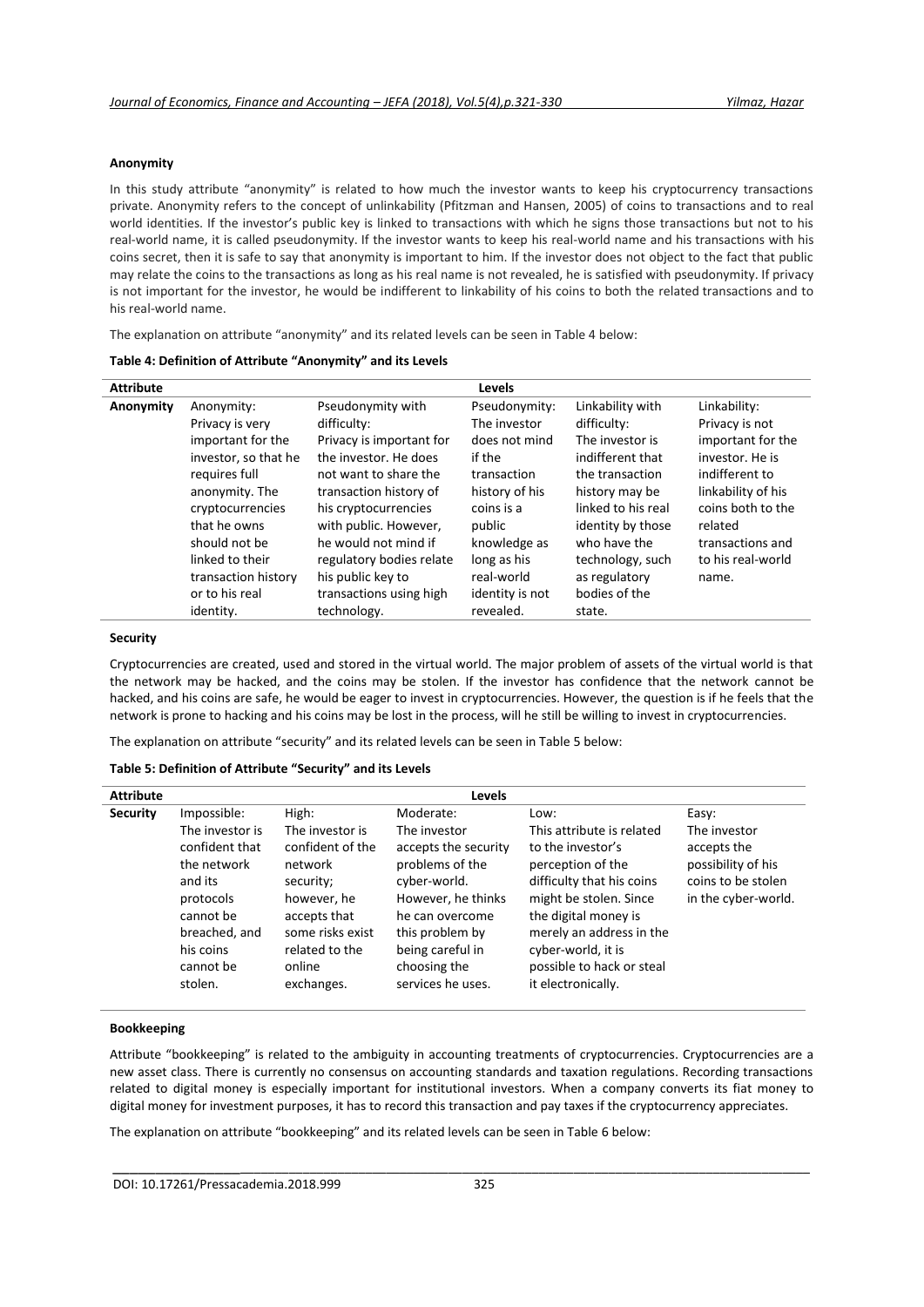| <b>Attribute</b>   |                                                                                                                                                                                                                  |                                                                                     | Levels                                                                                                                                                                                                               |                                                                                                                                                                           |                                                                                                                                                                                                                      |
|--------------------|------------------------------------------------------------------------------------------------------------------------------------------------------------------------------------------------------------------|-------------------------------------------------------------------------------------|----------------------------------------------------------------------------------------------------------------------------------------------------------------------------------------------------------------------|---------------------------------------------------------------------------------------------------------------------------------------------------------------------------|----------------------------------------------------------------------------------------------------------------------------------------------------------------------------------------------------------------------|
| <b>Bookkeeping</b> | All clear:<br>The investor has<br>knowledge on how<br>to record<br>transactions related<br>to cryptocurrencies.<br>He finds all<br>regulations related<br>to bookkeeping and<br>taxation are clearly<br>defined. | Manageable:<br>The investor<br>is clear which<br>accounting<br>standard<br>applies. | Some confusion:<br>The investor is not<br>clear about all the<br>standards and<br>regulations related to<br>accounting, however,<br>he finds such issues<br>manageable and has<br>a plausible<br>bookkeeping system. | Inadequate<br>standards:<br>The investor is<br>not clear which<br>accounting<br>standard<br>applies. He<br>thinks his<br>bookkeeping is<br>inadequate and<br>troublesome. | Inapplicable:<br>The investor feels<br>that laws and<br>regulations<br>governing<br>cryptocurrency<br>bookkeeping is so<br>unclear and<br>confusing that his<br>bookkeeping system<br>will not satisfy any<br>audit. |

# **Table 6: Definition of Attribute "Bookkeeping" and its Levels**

## **4. FINDINGS AND DISCUSSIONS**

In this research, 25 conjoint cards (bundles) have been created by using orthogonal design and distributed to the participants who have been selected by using convenience sampling method. Because of the nature of the population (people with necessary level of information on cryptocurrencies), sampling size in our study is limited to 101 participants.

Bundles are listed below in Table 8:

# **Table 8: Conjoint Analysis Bundles**

| <b>ATTRIBUTES/</b><br><b>BUNDLES</b>     | <b>BUNDLE 1</b>                             | <b>BUNDLE 2</b>                 | <b>BUNDLE 3</b>                  | <b>BUNDLE 4</b>                    | <b>BUNDLE 5</b>                 |
|------------------------------------------|---------------------------------------------|---------------------------------|----------------------------------|------------------------------------|---------------------------------|
| Profitability                            | Very High                                   | Very High                       | Very High                        | Very High                          | Very High                       |
| Convenience                              | <b>Very Easy</b>                            | Easy                            | Moderate                         | <b>Difficult</b>                   | <b>Very Difficult</b>           |
| Anonimity                                | Anonimity                                   | Pseudonymity with<br>difficulty | Pseudonymity                     | Linkability with<br>difficulty     | Linkability                     |
| <b>Security</b>                          | Impossible                                  | Moderate                        | Easy                             | High                               | Low                             |
| <b>Bookkeeping</b>                       | All Clear                                   | Inadequate<br>standards         | Manageable                       | Inapplicable                       | Some Confusion                  |
| <b>ATTRIBUTES/</b><br><b>BUNDLES</b>     | <b>BUNDLE 6</b>                             | <b>BUNDLE 7</b>                 | <b>BUNDLE 8</b>                  | <b>BUNDLE 9</b>                    | <b>BUNDLE 10</b>                |
| Profitability                            | High                                        | High                            | High                             | High                               | High                            |
| Convenience                              | Very Easy                                   | Easy                            | Moderate                         | <b>Difficult</b>                   | Very Difficult                  |
| Anonimity                                | Pseudonymity with<br>difficulty             | Pseudonymity                    | Linkability with<br>difficulty   | Linkability                        | Anonimity                       |
| <b>Security</b>                          | High                                        | Low                             | Impossible                       | Moderate                           | Easy                            |
| <b>Bookkeeping</b>                       | Manageable                                  | Inapplicable                    | Some Confusion                   | All Clear                          | Inadequate<br>standards         |
| <b>ATTRIBUTES/</b><br><b>BUNDLES</b>     | <b>BUNDLE 11</b>                            | <b>BUNDLE 12</b>                | <b>BUNDLE 13</b>                 | <b>BUNDLE 14</b>                   | <b>BUNDLE 15</b>                |
| Profitability                            | Moderate                                    | Moderate                        | Moderate                         | Moderate                           | Moderate                        |
| Convenience                              | <b>Very Easy</b>                            | Easy                            | Moderate                         | <b>Difficult</b>                   | <b>Very Difficult</b>           |
| Anonimity                                | Pseudonymity                                | Linkability with<br>difficulty  | Linkability                      | Anonimity                          | Pseudonymity with<br>difficulty |
| <b>Security</b>                          | Moderate                                    | Easy                            | High                             | Low                                | Impossible                      |
| <b>Bookkeeping</b>                       | Some Confusion                              | All Clear                       | Inadequate<br>standards          | Manageable                         | Inapplicable                    |
| <b>ATTRIBUTES/</b><br><b>BUNDLES</b>     | <b>BUNDLE 16</b>                            | <b>BUNDLE 17</b>                | <b>BUNDLE 18</b>                 | <b>BUNDLE 19</b>                   | <b>BUNDLE 20</b>                |
| Profitability                            | Low                                         | Low                             | Low                              | Low                                | Low                             |
| Convenience                              | Very Easy                                   | Easy                            | Moderate                         | <b>Difficult</b>                   | Very Difficult                  |
| Anonimity                                | Linkability with<br>difficulty              | Linkability                     | Anonimity                        | Pseudonymity with<br>difficulty    | Pseudonymity                    |
| <b>Security</b>                          | Low                                         | Impossible                      | Moderate                         | Easy                               | High                            |
|                                          |                                             |                                 |                                  |                                    |                                 |
| <b>Bookkeeping</b><br><b>ATTRIBUTES/</b> | Inadequate<br>standards<br><b>BUNDLE 21</b> | Manageable<br><b>BUNDLE 22</b>  | Inapplicable<br><b>BUNDLE 23</b> | Some Confusion<br><b>BUNDLE 24</b> | All Clear<br><b>BUNDLE 25</b>   |

DOI: 10.17261/Pressacademia.2018.999 326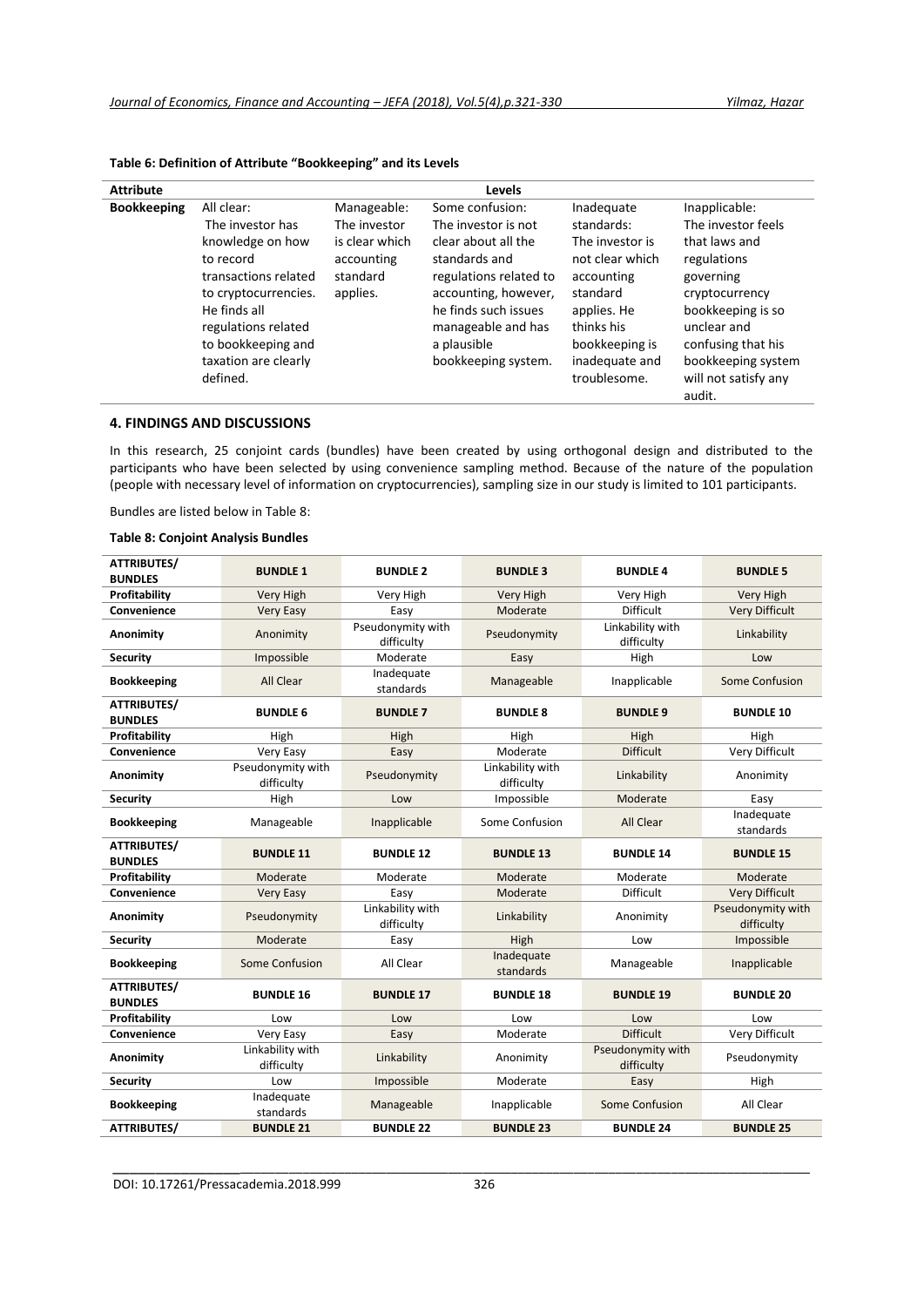| <b>BUNDLES</b>     |                  |                |                                 |                         |                                |
|--------------------|------------------|----------------|---------------------------------|-------------------------|--------------------------------|
| Profitability      | Break-Even       | Break-Even     | Break-Even                      | Break-Even              | Break-Even                     |
| Convenience        | <b>Very Easy</b> | Easy           | Moderate                        | Difficult               | Very Difficult                 |
| Anonimity          | Linkability      | Anonimity      | Pseudonymity with<br>difficulty | Pseudonymity            | Linkability with<br>difficulty |
| <b>Security</b>    | Easy             | High           | Low                             | Impossible              | Moderate                       |
| <b>Bookkeeping</b> | Inapplicable     | Some Confusion | All Clear                       | Inadequate<br>standards | Manageable                     |

On the other side of the bundles, there was a five-question demographic survey which includes questions on age, gender, income, marital status and education.

Demographic distribution of the participants can be seen in Table 7 below:

| Demographic<br>Variable | <b>Choices</b>   | <b>Frequency</b> | Percentage |
|-------------------------|------------------|------------------|------------|
| Gender                  | Male             | 74               | 73.3       |
|                         | Female           | 27               | 26.7       |
| Age                     | 18-24            | 60               | 59.4       |
|                         | 25-34            | 36               | 35.6       |
|                         | 35-44            | 4                | 4          |
|                         | 45-54            | 1                | 1          |
| <b>Education</b>        | <b>Bachelors</b> | 50               | 49.5       |
|                         | <b>Masters</b>   | 49               | 48.5       |
|                         | PhD              | 2                | 2          |
| Income                  | 0-1500 TL        | 20               | 19.80      |
|                         | 1500-4000 TL     | 65               | 64.3       |
|                         | 4000-8000 TL     | 10               | 9.9        |
|                         | 8000+TL          | 6                | 5.9        |
| <b>Marital Status</b>   | Single           | 71               | 70.3       |
|                         | Married          | 22               | 21.8       |
|                         | Not Specified    | 8                | 9          |

Participants were asked to rank the 25 cards from the best to the worst. Data collected by ranking bundles have been transformed to preference points between 100 (most preferable) to 0 (least preferable) and analyzed by using Marketing Engineering for Excel software. Marketing Engineering for Excel is software especially designed to analyze marketing research problems.

As a first step, respondents' preference partworths have been created by using the software. In partworths table, as a convention, the least preferred level of each attribute gets set to 0 for all respondents and the sum of the most preferred levels of all attributes is equal to 100. The importance of an attribute equals the value of the most preferred level for that attribute (Conjoint Tutorial, 2018)

In conjoint analysis, respondents' preference partworths table provides a combined review of all respondents, attributes, levels and their values for respondents. Results obtained at this stage indicate that the most important attribute for most of the respondents is profitability and for 61% of them, the most important factor to consider when they make cryptocurrency choice is very high and high level of profitability. Second and third important attributes are bookkeeping and security. Least important attributes are convenience and anonymity.

After creating respondents' preference partworths, to be able to conduct further analysis, current situation in the market is simulated by creating two current product options. Since there are many types of altcoins in the market it has been created only one profile for all of them under the name of Altcoin. These current situations are simulated by researchers considering real attributes of bitcoin and altcoins.

These profiles can be seen in Table 9 below: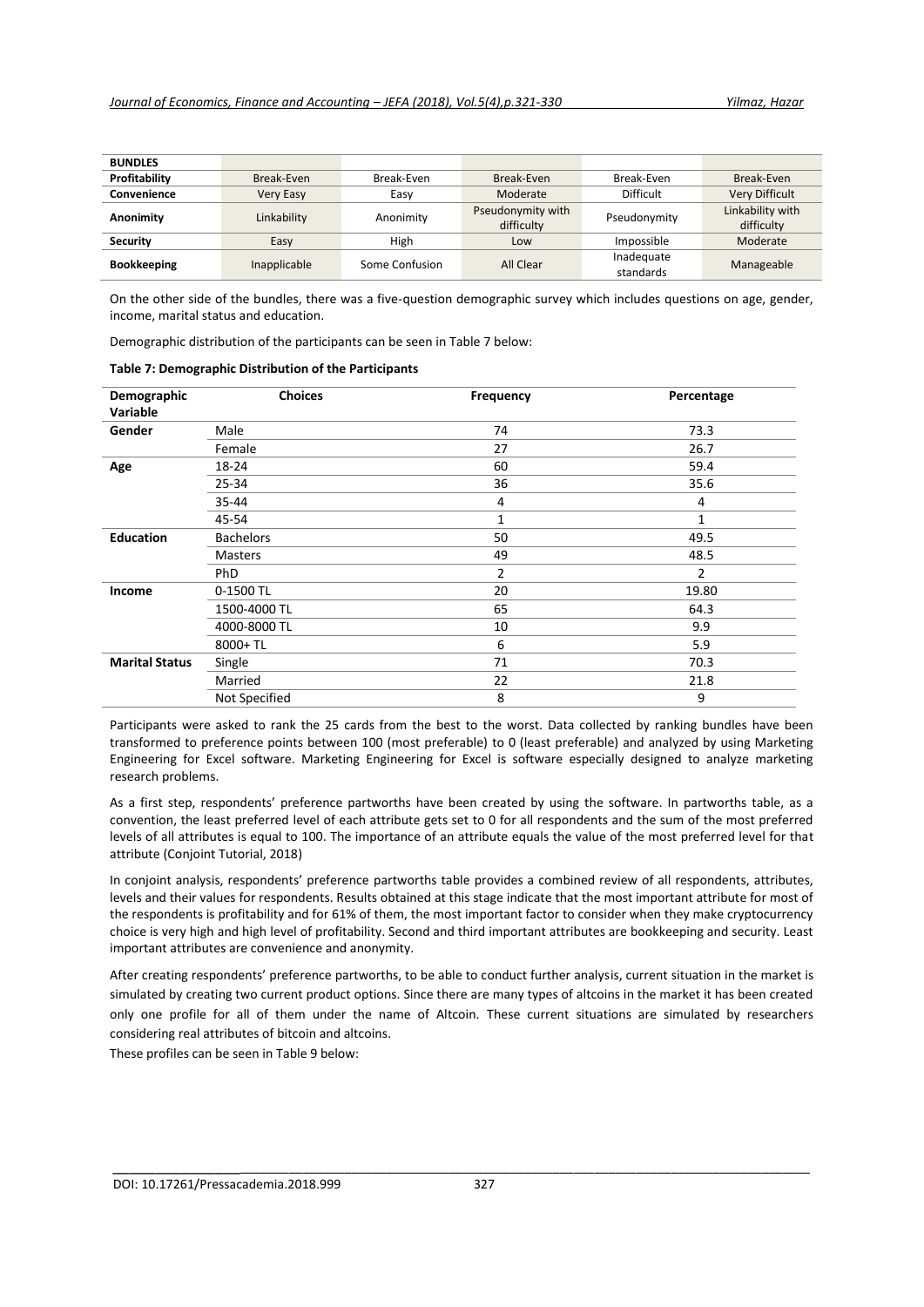| <b>Attributes / Existing Product Profiles</b> | <b>Bitcoin</b>               | <b>Altcoins</b>              |
|-----------------------------------------------|------------------------------|------------------------------|
| Profitability                                 | .ow                          | Moderate                     |
| Convenience                                   | Difficult                    | Moderate                     |
| Anonymity                                     | Pseudonymity with difficulty | Pseudonymity with difficulty |
| <b>Security</b>                               | LOW                          | Low                          |
| <b>Bookkeeping</b>                            | Inadequate standards         | Inapplicable                 |

## **Table 9: Profiles in Current Situation**

And as new product profiles, two options have been created: Best product and Worst Product. For both of them, least preferable levels of attributes have been chosen.

In table 10, these options can be seen:

#### **Table 10: Profiles with Best and Worst Options**

| <b>Attributes / Existing Product Profiles</b> | <b>Best Option</b> | <b>Worst Option</b>   |
|-----------------------------------------------|--------------------|-----------------------|
| Profitability                                 | Very High          | Break-Even            |
| Convenience                                   | Very Easy          | <b>Very Difficult</b> |
| Anonymity                                     | Anonymity          | Linkability           |
| <b>Security</b>                               | Impossible         | Easy                  |
| <b>Bookkeeping</b>                            | All Clear          | Inapplicable          |

The most prominent cryptocurrency option in the market is Bitcoin with its 48% market share. The total market share of other more than 2000<sup>1</sup> different altcoins are 52%. Research results indicate that product "best option" may have 60% of market share and may create a cannibalization effect especially on Bitcoin. This result suggests that a defective cryptocurrency alternative can have a cannibalization effect on bitcoin.

Market share simulation made by Marketing Engineering software for "Best Option" can be seen in Figure 1 below:

# **Figure 1: Market Share Simulation for New Product Profile "Best Option"**



<sup>1</sup> There are 2075 altcoin types in the market at 29 November 2018 listed on coinmarketmap.com

**.**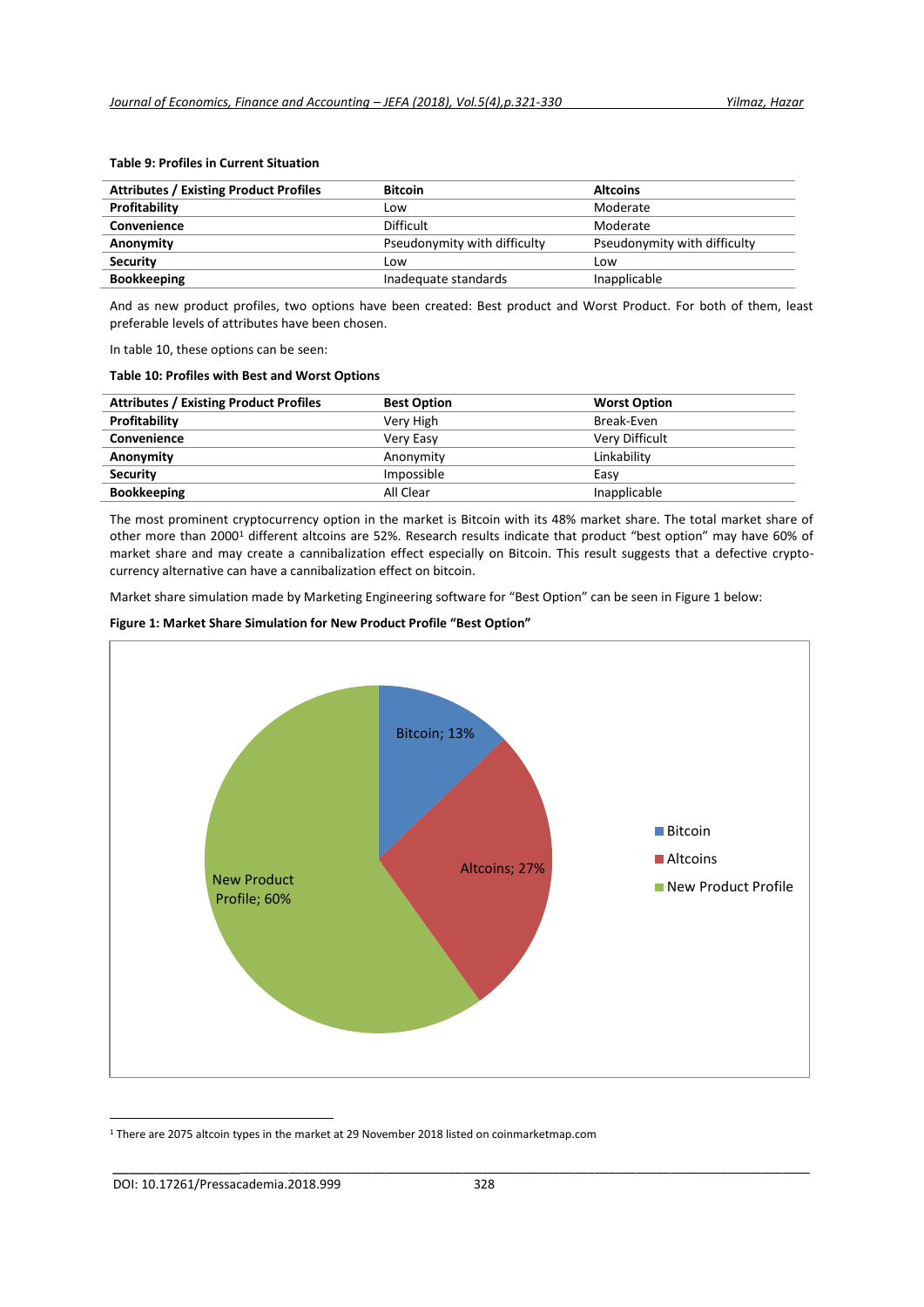In the worst-case scenario a new cryptocurrency type with all worst levels is introduced in the market. The results of the market prediction with this alternative is dramatically different. New product profile market share decreased to 12 percent.

#### **5. CONCLUSION**

Academic researchers and industrial practitioners widely supported almost for 50 years, and this shows the potential of the conjoint method in providing a useful way to represent consumer preferences and the ability to predict the behavior of the consumer towards new stimuli (Green & Srinivasan, 1978). In the literature many studies have examined factors affecting investor decisions with a consumer behavior perspective.

Today, the importance of crypto currencies is increasing day by day and new currencies take their place in the market. Bitcoin, a long-standing crypto currency player, faces competitors who are more powerful than bitcoin. In this study, the attributes of the new currencies have been prioritized in order to obtain a competitive advantage in the crypto-currency market.

Investor behavior varies according to the characteristics of investment instruments. In this study, investor behavior in purchasing cryptocurrencies is set forth using conjoint analysis technique. Five attributes with five levels each are chosen. It is predicted that these attributes are the most important indicators of investor behavior. The importance of this study is the first study using conjoint analysis to determine the most important factors and their levels influencing cryptocurrency investment decisions.

Not surprisingly, most important attribute for most of the investors or future investors is "Profitability". This study confirms that the majority of investors have high profit expectation from crypto currencies. But study results also include some unexpected findings. Anonymity is not one of the main concerns for investors and almost equal number of investors prefers very high and very low level of bookkeeping.

The main limitation of this study is the hypothetical bundles which cannot be found in the real time situations. Cryptocurrency developers should make an effort in developing coins which have features that are preferred by investors. In future studies, hypothetical bundles can be tested in market share simulations by using conjoint analysis.

### **REFERENCES**

Atzei, N., Bartoletti, M., & Cimoli, T. (2017). A survey of attacks on Ethereum smart contracts (SoK). In Lecture Notes in Computer Science (including subseries Lecture Notes in Artificial Intelligence and Lecture Notes in Bioinformatics). http://doi.org/10.1007/978-3-662-54455- 6\_8

Aung, Y. N., & Tantidham, T. (2018). Review of Ethereum: Smart home case study. In Proceeding of 2017 2nd International Conference on Information Technology, INCIT 2017. http://doi.org/10.1109/INCIT.2017.8257877

Bonneau, J., Miller, A., Clark, J., Narayanan, A., Kroll, J. A., & Felten, E. W. (2015). SoK: Research perspectives and challenges for bitcoin and cryptocurrencies. In Proceedings - IEEE Symposium on Security and Privacy. http://doi.org/10.1109/SP.2015.14

Buterin, V. (2014). A Next-Generation Smart Contract and Decentralized Application Platform - Ethereum White Paper. Ethereum Project White Paper.

Chohan, U. (2017). Cryptocurrencies: A Brief Thematic Review. SSRN.

Conjoint Tutorial. (2018) Marketing Engineering for Excel Software

Corbet, S., Lucey, B., & Yarovaya, L. (2018). Datestamping the Bitcoin and Ethereum bubbles. Finance Research Letters. http://doi.org/10.1016/j.frl.2017.12.006

Dourado, E., & Brito, J. (2014). Cryptocurrency. The New Palgrave Dictionary of Economics. http://doi.org/10.1057/10.1057/9780230226203.3924

Elbahrawy, A., Alessandretti, L., Kandler, A., Pastor-Satorras, R., & Baronchelli, A. (2017). Evolutionary dynamics of the cryptocurrency market. Royal Society Open Science. http://doi.org/10.1098/rsos.170623

Glaser, F., & Bezzenberger, L. (2015). Beyond Cryptocurrencies - A Taxonomy Of Decentralized Consensus. ECIS. http://doi.org/10.18151/7217326

Green, P. E., & Srinivasan, V. (1978). Conjoint Analysis in Consumer Research: Issues and Outlook. Journal of Consumer Research. http://doi.org/10.1086/208721

\_\_\_\_\_\_\_\_\_\_\_\_\_\_\_\_\_\_\_\_\_\_\_\_\_\_\_\_\_\_\_\_\_\_\_\_\_\_\_\_\_\_\_\_\_\_\_\_\_\_\_\_\_\_\_\_\_\_\_\_\_\_\_\_\_\_\_\_\_\_\_\_\_\_\_\_\_\_\_\_\_\_\_\_\_\_\_\_\_\_\_\_\_\_\_\_\_

Hacked.com (2018), www.hacked.com, (22.10.2018)

DOI: 10.17261/Pressacademia.2018.999 329